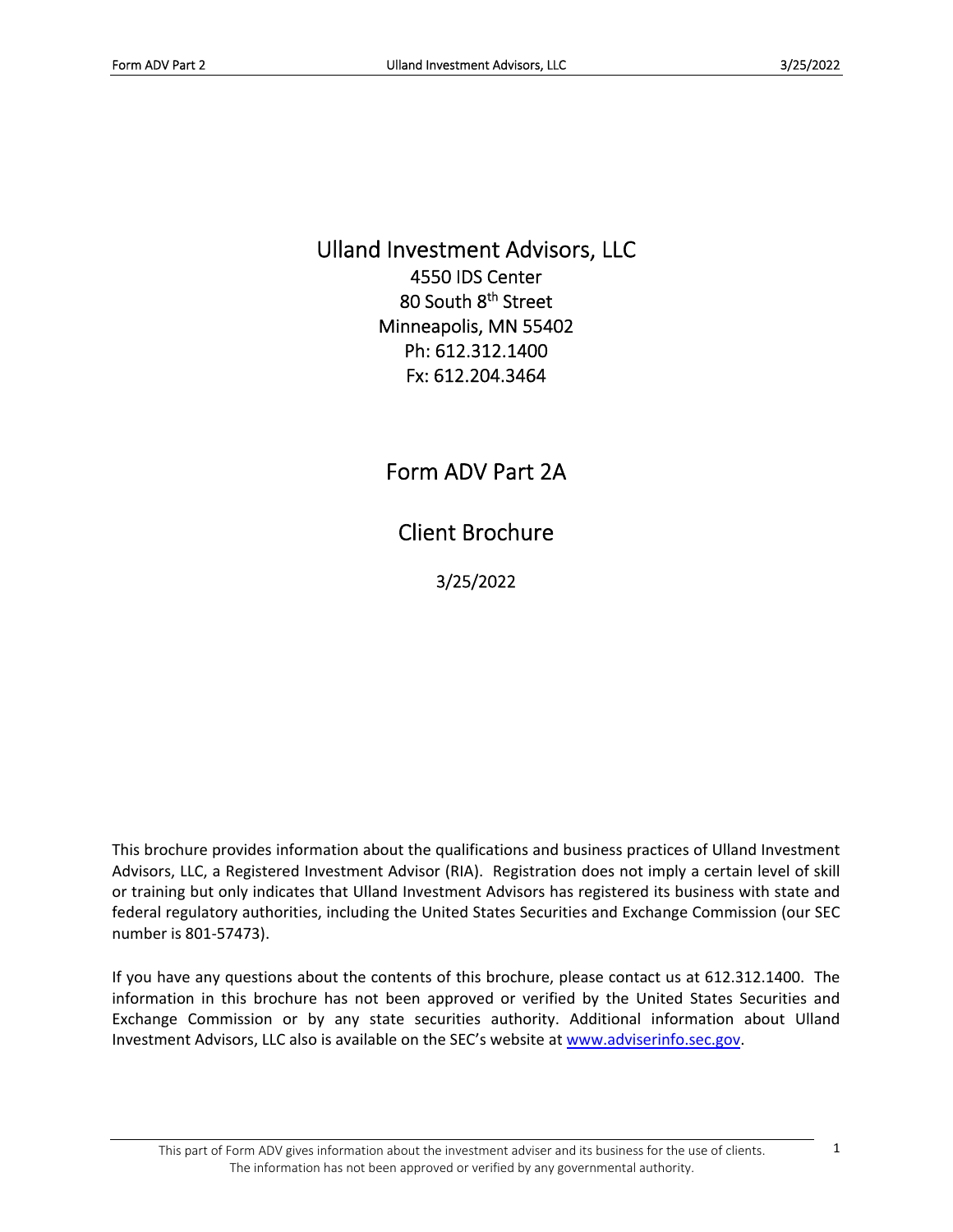# **Item 2: Material Changes**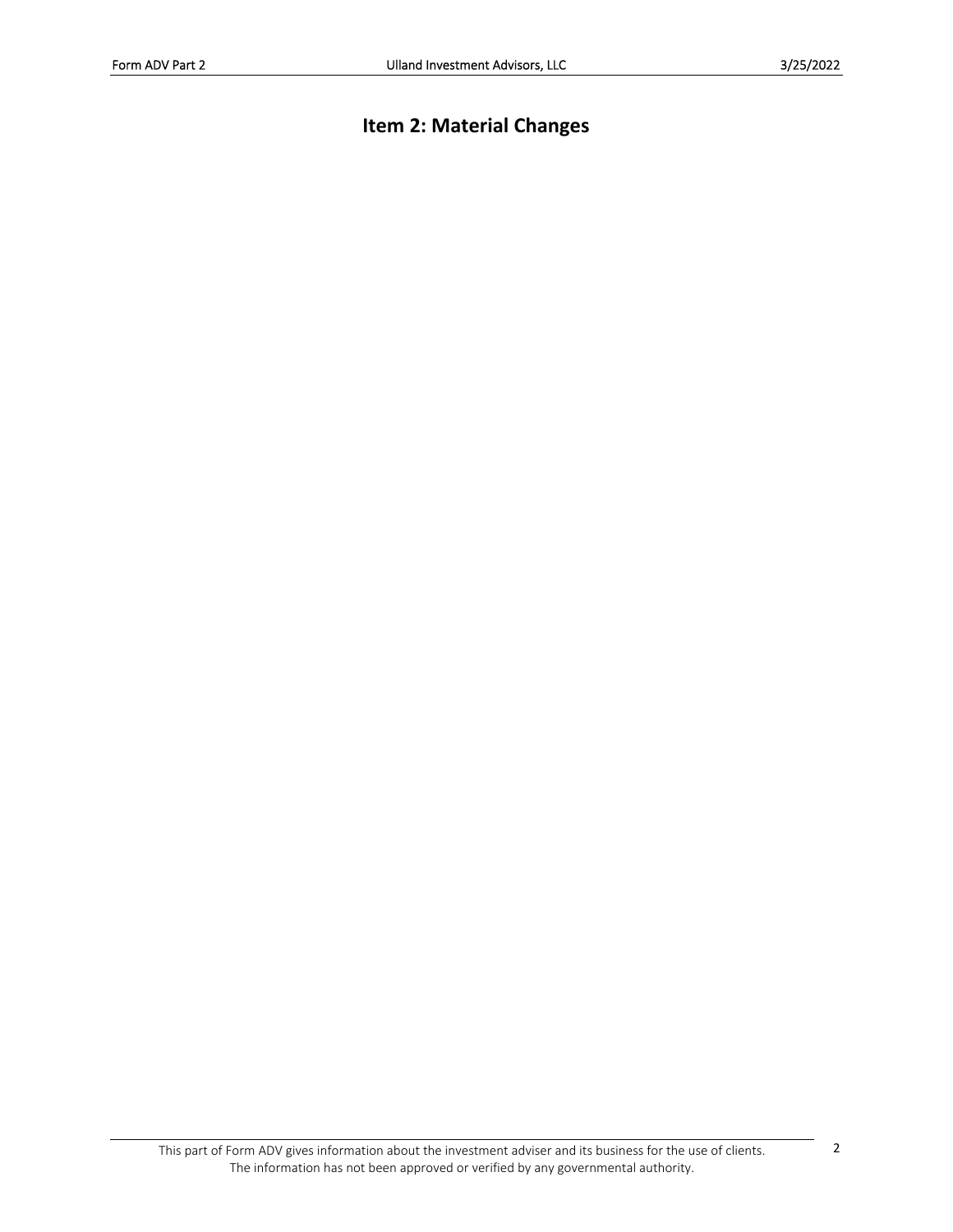## **Item 3: Table of Contents – ADV Part 2A**

| <b>Page</b> | Item                                                                         |
|-------------|------------------------------------------------------------------------------|
| 1.          | Client Brochure                                                              |
| 2.          | Item 2 Material Changes                                                      |
| 3.          | Item 3 Table of Contents                                                     |
| 4.          | Item 4 Advisory Business                                                     |
| 5.          | Item 5 Fees and Compensation                                                 |
| 6.          | Item 6 Performance-Based Fees                                                |
| 6.          | Item 7 Types of Clients                                                      |
| 6.          | Item 8 Methods of Analysis, Investment Strategies and Risk of Loss           |
| 8.          | Item 9 Disciplinary Information                                              |
| 9.          | Item 10 Other Financial Industry Activities and Affiliations                 |
| 9.          | Item 11 Code of Ethics, Participation or Interest in Client Transactions and |
|             | <b>Personal Trading</b>                                                      |
| 10.         | Item 12 Brokerage Practices                                                  |
| 12.         | Item 13 Review of Accounts                                                   |
| 12.         | Item 14 Client Referrals and Other Compensation                              |
| 13.         | Item 15 Custody                                                              |
| 13.         | Item 16 Investment Discretion                                                |
| 13.         | Item 17 Voting Client Securities                                             |
| 13.         | Item 18 Financial Information                                                |
| $14-18.$    | ADV Part 2B                                                                  |

## **Definitions for Form ADV Part 2**

**Related person** ‐ Any officer, director or partner of applicant or any person directly or indirectly controlling, controlled by, or under common control with the applicant, including any non‐clerical, non‐ ministerial employee.

**Investment Supervisory Services** ‐ Giving continuous investment advice to a client (or making investments for the client) based on the individual needs of the client. Individual needs include, for example, the nature of other client assets and the client's personal and family obligations.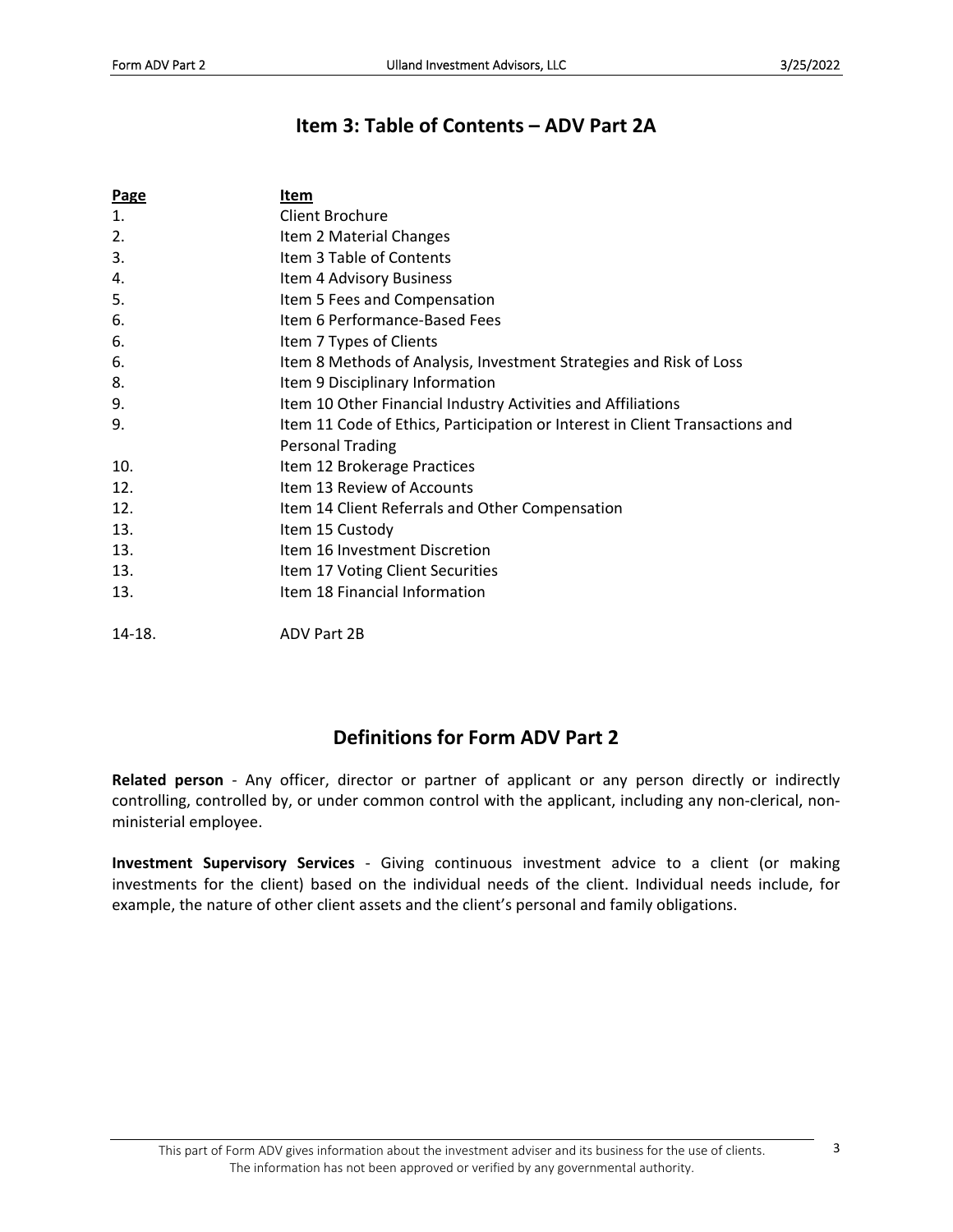### **Item 4: Advisory Business**

### **A. General Firm Description**

Ulland Investment Advisors is an investment advisory firm founded in 1997 by James E. Ulland, President. The only fee-based services that Ulland Investment Advisors provide are investment supervisory services.

Implementation of the Advisor's strategy is through broker/dealers or other third-party custodians such as banks and trust companies which are instructed to buy or sell certain securities. The transactions are confirmed by trade confirmations and broker/dealer statements.

#### **B. Summary of Advisory Services Offered**

Ulland Investment Advisors does not actively engage in a business other than giving investment advice, nor does Ulland Investment Advisors sell any products or services other than investment advice to clients. The principal business of Ulland Investment Advisors or the firm's principal executive officers does not involve something other than providing investment advice.

Ulland Investment Advisors does not (1) manage investment advisory accounts not involving investment supervisory services, (2) furnish investment advice through consultations not included in either service described above, (3) issue periodicals about securities by subscription, (4) issue special reports about securities not included in any service described above, (5) issue, not as part of any service described above, any charts, graphs, formulas, or other devices which clients may use to evaluate securities, (6) on more than an occasional basis, furnish advice to clients on matters not involving securities, (7) provide a timing service, or (8) furnish advice about securities in any manner not described above. Ulland Investment Advisors does not offer financial planning services for a fee, although we do provide this service to clients, where requested, at no fee.

### **C. Tailored Advisory Services and Investment Restrictions**

Ulland Investment Advisors, LLC will provide asset management services to institutional and individual investors by matching the needs and choices of the investors with the styles offered by the Advisor. Clients have the option to impose restrictions on investing in certain securities or types of securities.

### **D. Wrap Fee Programs**

Ulland Investment Advisors does not currently participate in nor enter into wrap fee programs.

### **E. Assets Under Management**

As of December 31, 2021, Ulland Investment Advisors manages approximately \$637.0 million in discretionary assets and approximately \$10.1 million in non‐discretionary assets.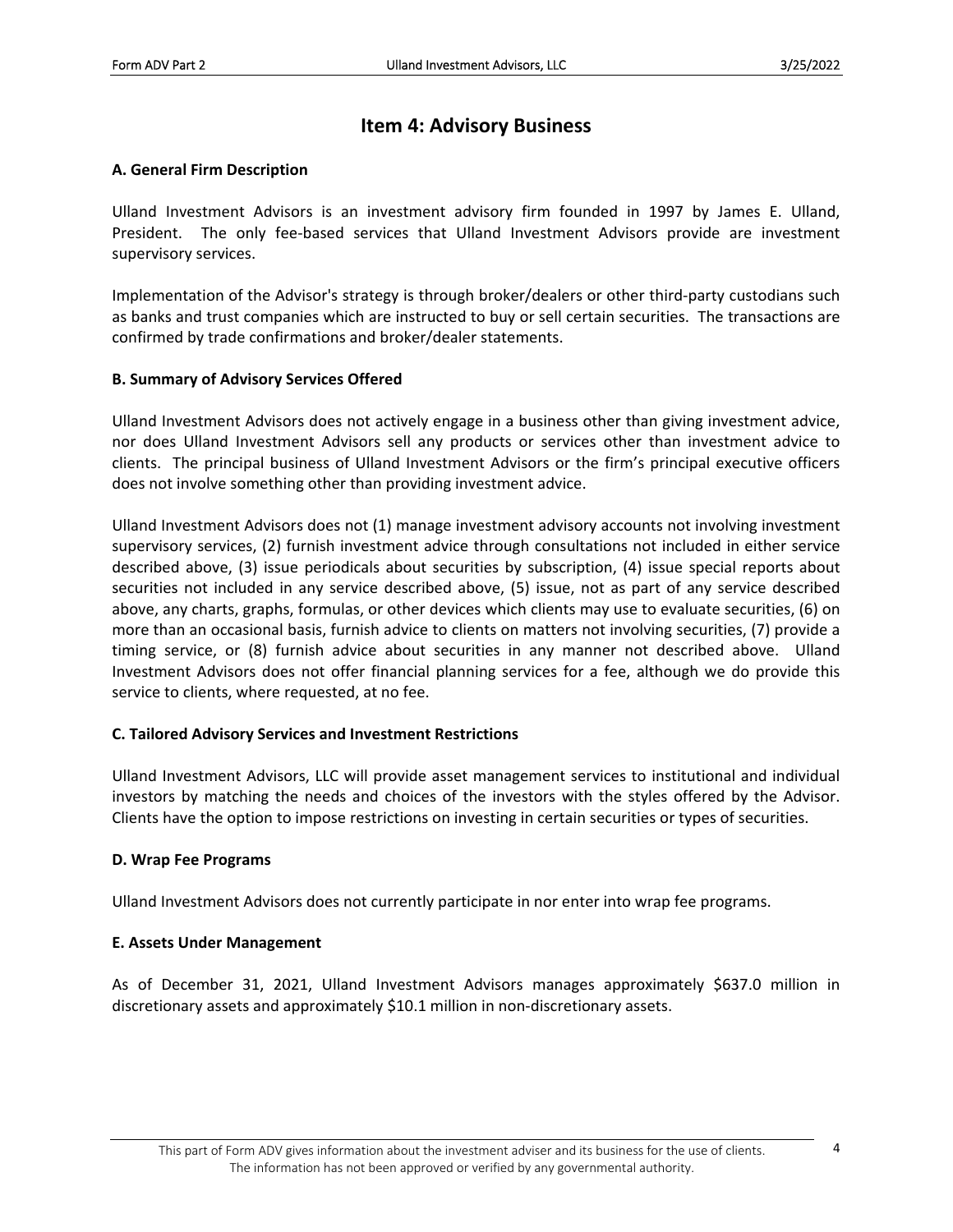### **Item 5: Fees and Compensation**

#### **A. Advisory Fees**

Management fees are based on the market value of portfolio assets as determined by Ulland Investment Advisors.

For new accounts, Ulland Investment Advisors' strategies are charged the following: for amounts up to \$2 million the fee is 1.00 percent; for amounts greater than \$2 million but less than \$5 million the fee is reduced to 0.75 percent, annually; for amounts greater than \$5 million the fee is further reduced to 0.50 percent, annually.

Ulland Investment Advisors has in the past and can in the future negotiate the amount and payment of fees in large accounts or in any account for other reasons such as competition. Fees are subject to change on written notice.

#### **B. Payment of Fees**

Fees can be deducted directly from the client's account or can be paid outside of the account by the client. The method of fee payment is based on client preference. Fees are paid quarterly in advance. Fees do not include brokerage fees or custodian charges.

#### **C. Other Fees or Expenses**

Within the scope of Ulland Investment Advisors' management services, clients will incur brokerage fees (commissions) and other transaction costs, such as mutual fund expenses and custodian fees (money transfer fees, account transfer fees, etc.), the extent of which will depend upon the investments held, trading activity and chosen custodian.

### **D. Advance Payment of Fees**

Management fees are based on the market value of portfolio assets as of the last day of the quarter. Fees are billed forward based on a 90‐day quarter.

Refunds are made in the case of termination of the account. The calculation of the refund is on a 90‐day quarter with the refund computed on days of prepaid services not performed, less a \$95 account closing fee. De minimis fluctuations in assets deposited for management throughout a quarter will not be subject to fee proration on a daily or monthly basis.

### **E. Additional Fee Compensation**

Ulland Investment Advisors earns fee income from investment advisory services based on a percentage of assets under management. Ulland Investment Advisors does not earn fee income from hourly work charges, commissions, fixed fees, subscription fees or any other forms of business/work.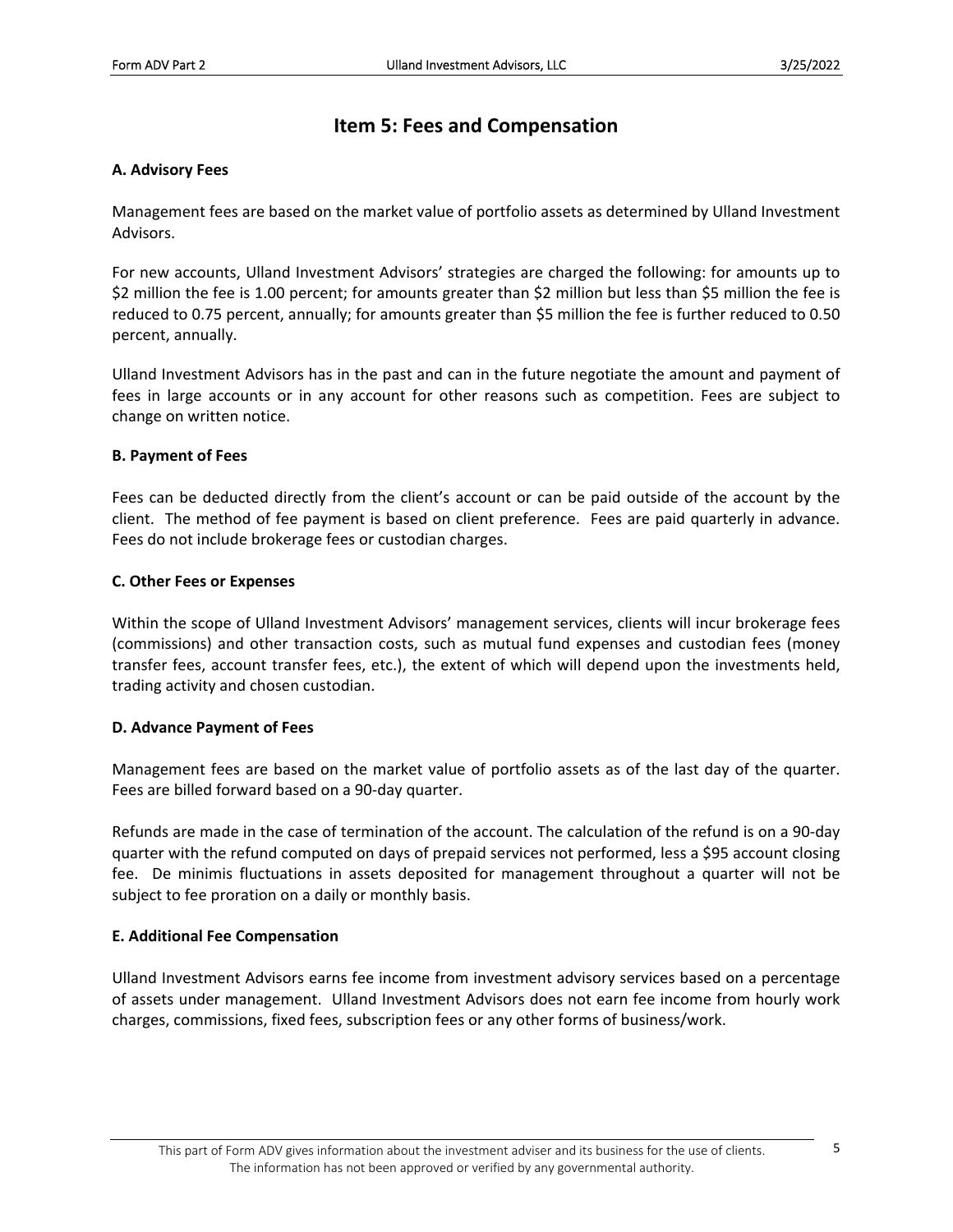### **Item 6: Performance‐Based Fees and Side‐by‐Side Management**

Ulland Investment Advisors does not accept performance‐based fees, or fees based on a share of capital gains on or capital appreciation of the assets of a client. Our advisory fees are only charged as mentioned in Item 5.

### **Item 7: Types of Clients**

Ulland Investment Advisors provides investment supervisory services to the following clients: (1) individuals, (2) banks or thrift institutions, (3) investment companies, (4) pension and profit sharing plans, (5) trusts, estates, or charitable organizations, (6) corporation or business entities other than those listed above, (7) and other clients, such as private investment companies, limited partnerships, private limited liability companies, common trust funds or similar entities organized by banks or trust companies.

### **Item 8: Methods of Analysis, Investment Strategies and Risk of Loss**

### **A. Methods of Analysis**

Ulland Investment Advisors' security analysis methods include: (1) fundamental, (2) technical, and (3) cyclical, although fundamental analysis is the primary tool.

The main sources of information Ulland Investment Advisors uses include: (1) financial newspapers and magazines, (2) inspections of corporate activities, (3) research materials prepared by others, (4) corporate rating services, (5) annual reports, prospectuses, and filings with the Securities and Exchange Commission, (6) online data services, (7) company press releases, (8) conferences, and (9) discussions with companies.

Ulland Investment Advisors does not use timing services.

### **B. Investment Strategies and Risks**

The investment strategies Ulland Investment Advisors uses to implement any investment advice given to clients include: (1) long‐term purchases (securities held at least a year), (2) short‐term purchases (securities sold within a year), (3) trading (securities sold within 30 days), and (4) other strategies explained directly below. Investing in securities involves risk of loss that clients should be prepared to bear.

Ulland Investment Advisors currently offers five investment strategies to current and new clients:

1. The Strategic Equity strategy seeks to provide long‐term capital appreciation. Strategic Equity invests solely in equity securities, primarily in U.S.-based companies. The strategy has the flexibility to invest across all sectors and market capitalizations, in addition to holding cash, cash equivalents and ETFs.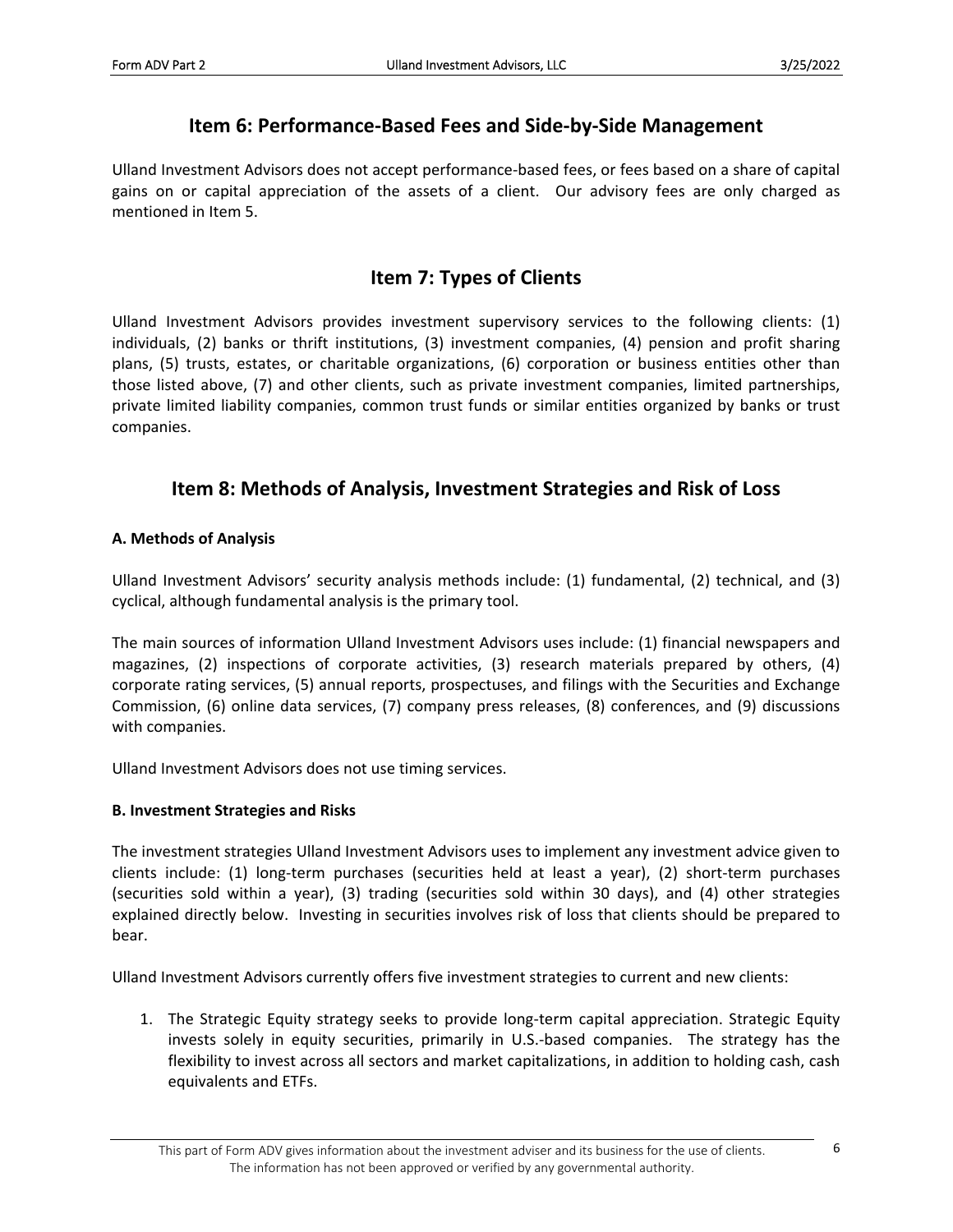- 2. The Intelligent Blend strategy seeks to provide long‐term capital appreciation. Intelligent Blend invests predominately in equity securities, primarily in U.S.‐based companies. The strategy has the flexibility to invest across all sectors and market capitalizations, in addition to holding cash, cash equivalents, ETFs, preferred stock and other fixed income securities.
- 3. The Defensive Growth strategy seeks to provide a combination of long‐term capital appreciation and current income. Defensive Growth invests predominately in large-cap, dividend-paying equity securities, preferred stock and other fixed income securities, primarily in U.S.‐based companies. The strategy has the flexibility to invest across all sectors and market capitalizations, in addition to holding cash, cash equivalents and ETFs.
- 4. The Intelligent Fixed Income strategy seeks to provide long-term total return and current income. The strategy invests solely in fixed income securities, primarily in preferred stock. The strategy has the flexibility to invest in corporate bonds and other subordinated debt securities in addition to holding cash or cash equivalents. The strategy has the flexibility to invest in investment grade, below investment grade or non‐rated securities.
- 5. The Intelligent Fixed Income IG strategy seeks to provide long-term total return and current income. The strategy invests solely in fixed income securities, primarily in preferred stock. The strategy has the flexibility to invest in corporate bonds and other subordinated debt securities in addition to holding cash or cash equivalents. The strategy invests solely in investment grade securities, which UIA defines as holding at least one investment grade rating from S&P, Moody's or Fitch. The strategy has 90 days to exit a security if it loses its investment grade rating.

Ulland Investment Advisors currently manages one investment strategy that is closed to new clients:

1. The Intelligent Growth strategy seeks to provide long-term capital appreciation. Intelligent Growth invests predominately in small-cap equity securities, primarily in U.S.-based companies. The strategy has the flexibility to invest across all sectors and market capitalizations, in addition to holding cash, cash equivalents, ETFs, preferred stock and other fixed income securities.

The prices of equity securities are sensitive to a wide range of factors, from economic to company‐ specific news, and can fluctuate repeatedly and unexpectedly, causing an investment to decrease in value. Stocks in portfolios often are in the same or similar industries; therefore, portfolios may show industry or sector concentration. Small‐cap stocks often tend to trade more thinly and may have a more limited float than larger companies. Shares of small companies historically have shown more volatility in share price. Share price volatility is often not correlated with business performance of the company. Therefore, performance in the portfolios may be vulnerable to a less efficient market, share illiquidity, and share price volatility. A majority of the common stocks in the portfolios are available on the NASDAQ Composite and on the New York Stock Exchange. Investors are sought who can tolerate quarter-to-quarter volatility in performance and who have at least a three- to five-year investment horizon.

The principal risks of investing in fixed income include interest rate risk: the value of fixed income securities is impacted by changes in interest rates. Bonds with longer durations tend to be more sensitive and more volatile than securities with shorter durations; bond prices generally fall as interest rates rise. Other risks include call risk, credit risk, liquidity risk and market risk.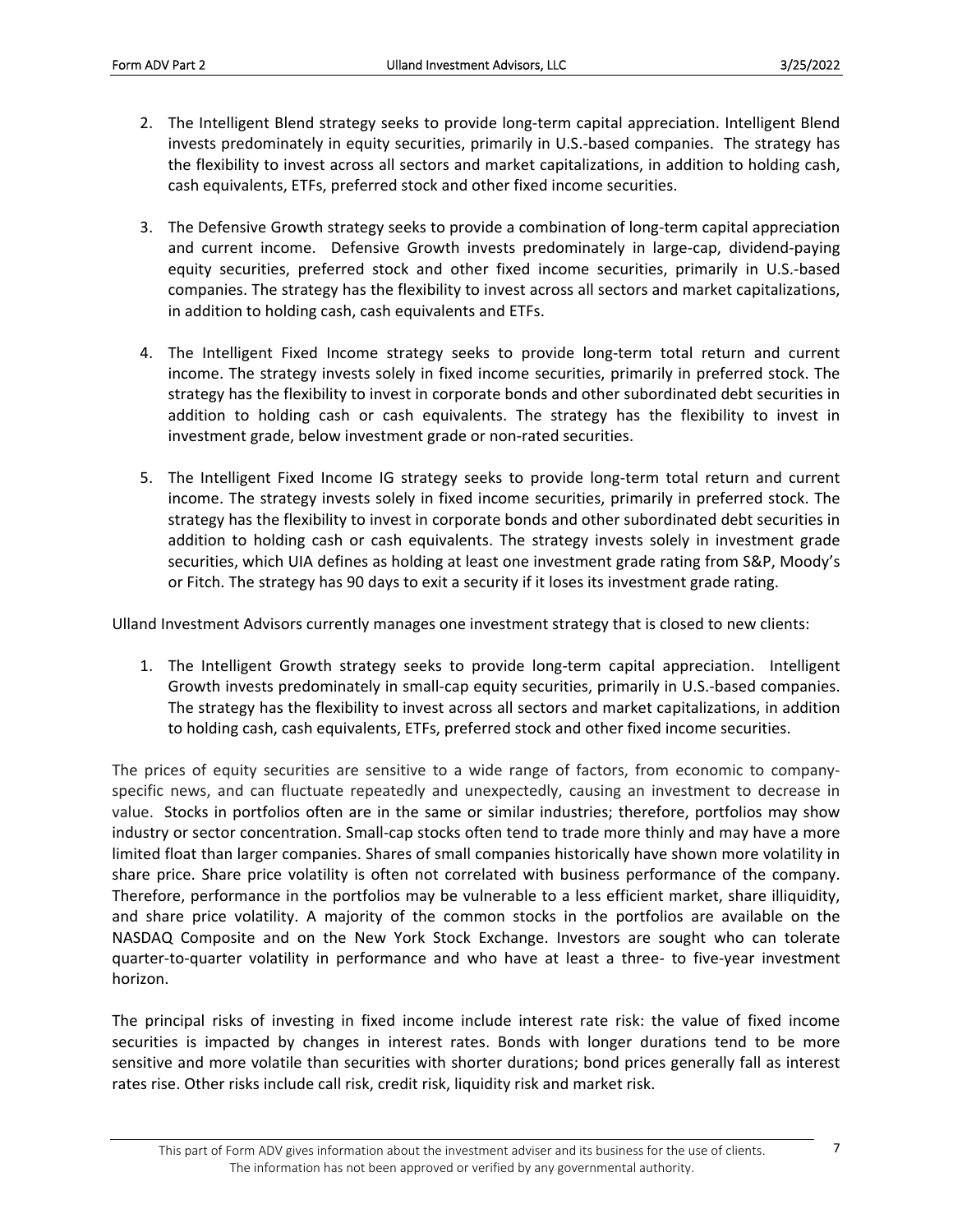In general, the risks of investing in preferred securities are similar to those of investing in bonds, including credit risk and interest rate risk. As nearly all preferred securities have issuer call options, call risk, income risk and reinvestment risk are also important considerations. In addition, investors face equity‐like risks, such as deferral or omission of distributions, subordination to bonds and other more senior debt, and higher corporate governance risks with limited voting rights. Preferred securities are primarily from the financial services sector and may result in concentration in that sector. Some of these securities have less liquidity than the average common stocks. The banking sector also is subject to regulatory, economic cycle and geopolitical risk.

Ulland Investment Advisors at times invests cash balances in money market funds or mutual funds. Clients whose assets are invested in mutual funds pay both a management fee to Ulland Investment Advisors related to the investment and an indirect management fee as well as other costs to the third parties, the extent of which depends upon mutual fund class share selection.

Ulland Investment Advisors does not offer a margin trading strategy, though upon request will implement and maintain margin on a client's account. Interest on margin loans is paid to the client's custodian. Ulland Investment Advisors does not receive compensation for implementing or maintaining margin.

Ulland Investment Advisors does not implement the following strategies: (1) short sales or (2) option writing, including covered options, uncovered options, or spreading strategies.

Ulland Investment Advisors offers advice on the following investments: (1) preferred securities, (2) equities, including exchanged-listed securities, securities traded over-the-counter and foreign issuers, (3) warrants, (4) corporate debt securities, (5) certificates of deposit, (6) municipal securities, (7) investment company securities, including mutual fund shares, (8) United States government securities, (9) interests in partnerships investing in real estate, oil and gas or other, and (10) other securities, including Exchange Traded Funds (ETFs), units of, or rights to purchase or sell, securities; obligations of the United States, states, counties, cities, or other political subdivisions or agencies thereof; various money market instruments, such as bankers acceptances, corporate demand notes and repurchase obligations; and debt obligations of corporations and foreign governments.

Ulland Investment Advisors does not offer advice on the following investments: (1) variable life insurance, (2) options contracts on securities or commodities, and (3) futures contracts on tangibles and intangibles.

Investing in any market exposes investors to risks; principal loss is possible. Investors should consider the investment objectives, risk, charges, and expenses of any strategy carefully before investing.

### **Item 9: Disciplinary Information**

Ulland Investment Advisors is obligated to report any legal or disciplinary event that might be considered material to clients or prospective clients evaluating our firm. Ulland Investment Advisors (or any of the firm's employees) has not been involved in any legal or disciplinary event.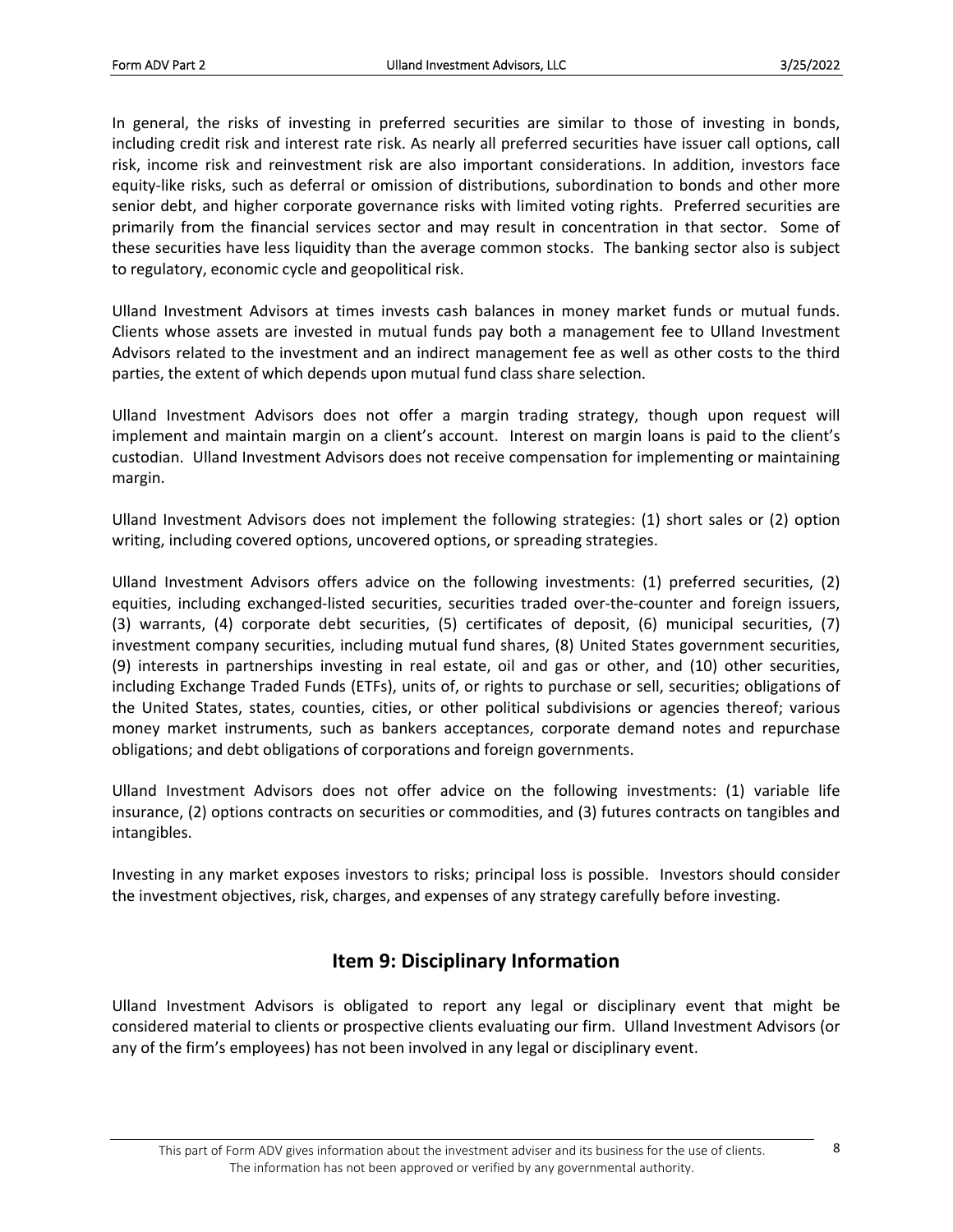### **Item 10: Other Financial Industry Activities and Affiliations**

Ulland Investment Advisors is not registered (or has an application pending) as a securities broker‐ dealer, nor is Ulland Investment Advisors registered (or has an application pending) as a futures commission merchant, commodity pool operator, commodity trading advisor or an associated person of the foregoing entities.

Ulland Investment Advisors does not have arrangements that are material to its advisory business or its clients with a related person who is a(n) broker-dealer, municipal securities dealer, government securities dealer or broker, investment company or other pooled investment vehicle, other investment advisor or financial planner, futures commission merchant, commodity pool operator or commodity trading advisor, banking or thrift institution, accountant or accounting firm, lawyer or law firm, insurance company or agency, pension consultant, real estate broker or dealer, or sponsor or syndicator of limited partnerships.

Ulland Investment Advisors or its principal executive is not a general partner in any partnership in which clients are solicited to invest. Ulland Investment Advisors does not recommend or select other investment advisers for clients and/or receive compensation directly or indirectly from other investment advisors.

## **Item 11: Code of Ethics, Participation or Interest in Client Transactions and Personal Trading**

Pursuant to SEC Rule 204A‐1 under the Investment Advisers Act of 1940, Ulland Investment Advisors has developed a Code of Ethics, which outlines firm procedures and policies related to Investment Adviser best practices, standards of professional conduct, and ethics. It is designed to be a permanent record of the requirements and standards applied by Ulland Investment Advisors and ensure that we meet our fiduciary obligation to clients, enhance our culture of compliance within the firm and detect and prevent any violations of securities laws. Ulland Investment Advisors will provide a copy of this Code of Ethics to any current client or prospective client upon request.

Each new employee of Ulland Investment Advisors receives a copy of the Code of Ethics for review, and current employees must annually review and confirm understanding of the Code of Ethics per the firm's compliance policy.

As outlined in the Code of Ethics, Ulland Investment Advisors' employees and its principal executive officers have the option to buy or sell securities that the firm also recommends to clients. Ulland Investment Advisors at times invests corporate and retirement funds, as well as employee and family accounts, in the same securities that are purchased for clients. The firm will make reasonable efforts to trade securities in client accounts prior to trading securities in corporate, family or employee accounts. It is the policy of the firm to place client interests first.

Ulland Investment Advisors and its employees and their families have discretion to invest in securities unsuitable or too speculative for some or all client accounts. Such investments will appear to pose a conflict of interest between the advisor's fiduciary obligation and its own investment portfolio. The firm, its employees, and families also have the discretion to invest in securities whose directors, officers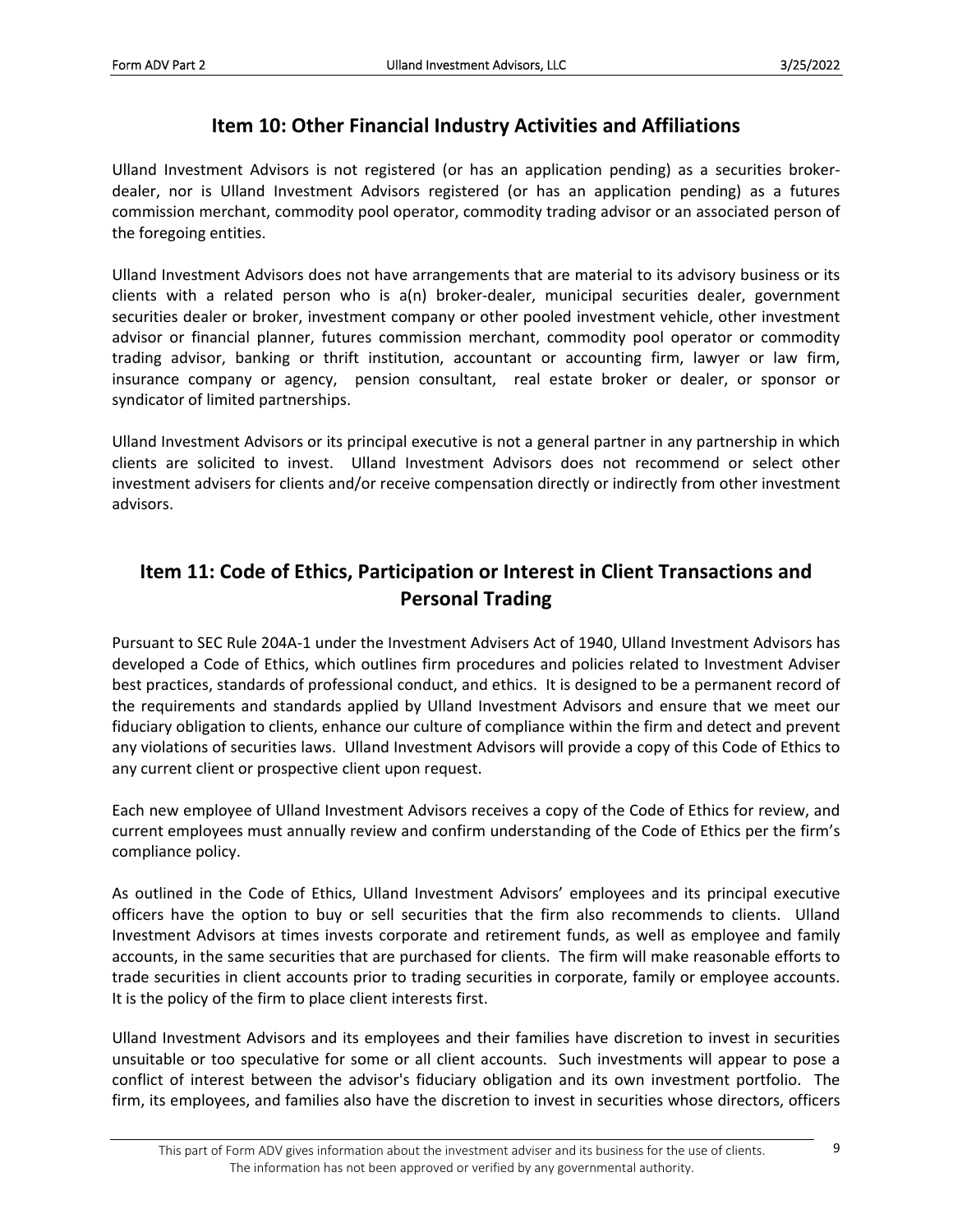and controlling persons are clients of Ulland Investment Advisors. Such relationships will be monitored to ensure a conflict of interest does not arise between Ulland Investment Advisors' fiduciary obligation and its desire to attract and retain clients.

All securities transactions implemented by employees of Ulland Investment Advisors are pre‐cleared by the firm President and/or Chief Compliance Officer. Ulland Investment Advisors monitors all employee securities transactions and remains alert for unusual or unethical patterns and stresses an open culture for the immediate reporting of any violations to the firm's Chief Compliance Officer.

Ulland Investment Advisors does not (1) as principal, buy securities for itself from, or sell securities it owns, to any client, (2) as a broker or agent effect securities transactions for compensation for any client, (3) as a broker or agent for any person other than a client effect transactions in which client securities are sold to or bought from a brokerage customer, or (4) recommend to clients that they buy or sell securities or investment products in which the applicant or a related person has some financial interest.

### **Item 12: Brokerage Practices**

### **Selection of Broker‐Dealers and Research and Soft Dollar Benefits**

Ulland Investment Advisors, or related persons, has/have authority to determine, without obtaining specific client consent, (1) securities bought or sold, (2) the amount of the securities bought or sold, (3) the broker or dealer to be used, and (4) the commission rates paid. Ulland Investment Advisors, or related persons, has/have the authority to suggest brokers and custodians to clients.

Clients sign a limited power of attorney for Ulland Investment Advisors. The power of attorney relates primarily to trading activity in the account and gives full investment discretion to Ulland Investment Advisors including which securities to buy or sell, the timing, amount, and price within the guidelines set forth in the "Item 8: Methods of Analysis, Investment Strategies and Risk of Loss" section on page 6. The client has the right to place other investment limitations in the investment advisory agreement.

In the absence of specific client direction, Ulland Investment Advisors will exercise discretion in the selection of broker/dealers for the execution of trades. When placing accounts with brokerages, Ulland Investment Advisors' overriding objective is to obtain the best combination of price and execution. The best net price is an important factor, but the advisor also considers the full range and quality of a broker's services including the value of research provided, execution, clearance, and settlement capability, and overall responsiveness to the advisor. Recognizing the value of these factors, it is possible a client will not pay the lowest commission or spread available on any particular transaction.

Certain broker/dealers who provide best execution services in securities transactions furnish investment research including analyst reports for use by Ulland Investment Advisors in managing client accounts, otherwise known as "soft dollar" benefits. Ulland Investment Advisors will use these brokers to execute transactions in part in return for investment research. The research is normally used in connection with many accounts though not necessarily used in connection with the accounts that paid commissions to the broker providing such research. Ulland Investment Advisors receives a benefit from the investment research in that Ulland Investment Advisors does not have to produce or pay for the investment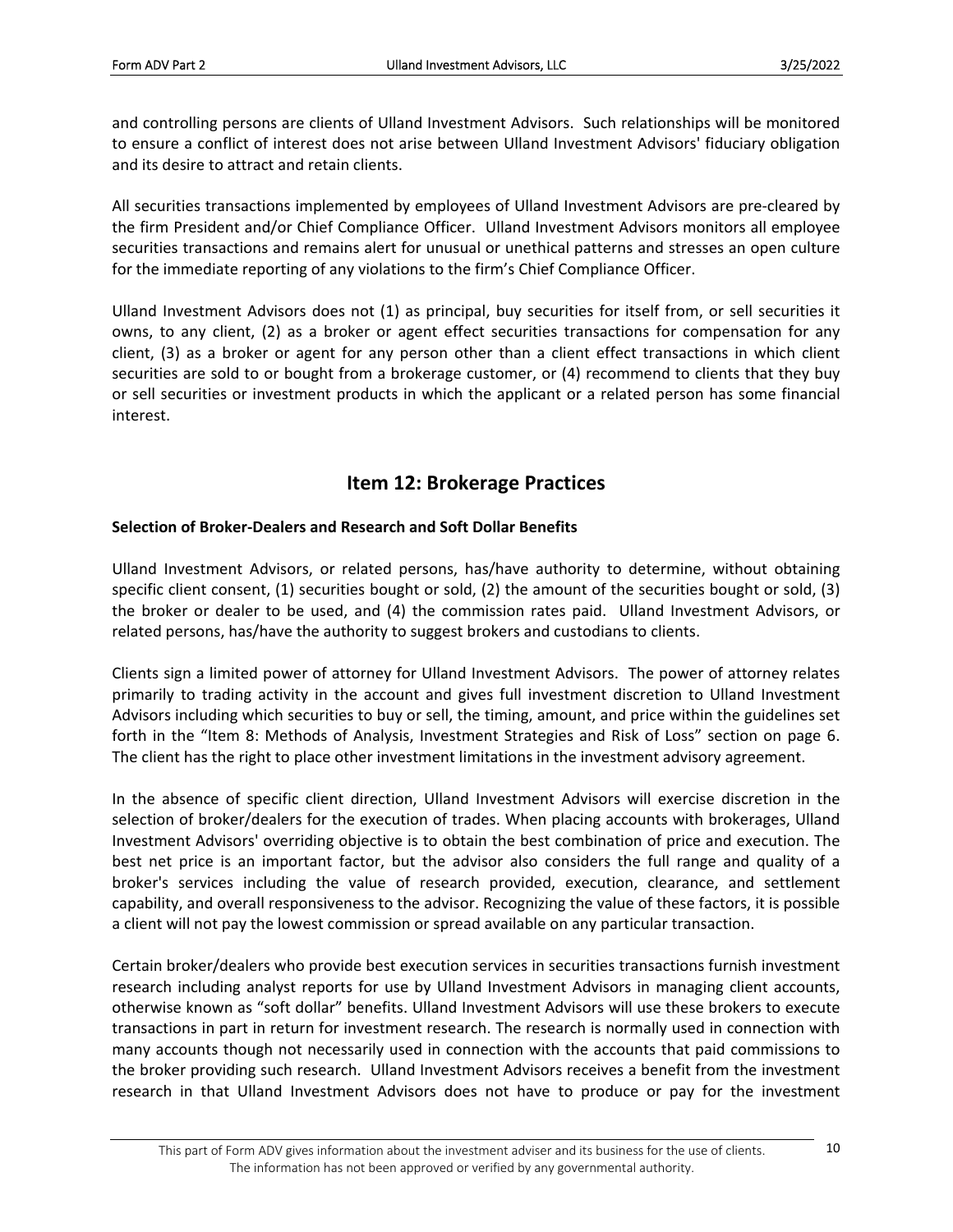research. Ulland Investment Advisors has the authority to select or recommend a broker/dealer based on Ulland Investment Advisors' interest in receiving the investment research.

In the past fiscal year, Ulland Investment Advisors has received investment research from select broker/dealers through client brokerage commissions. In instances where a broker/dealer is deemed to provide valuable investment research, trades will be directed to the broker/dealer in exchange for the aforementioned investment research should the opportunity present itself and be deemed in the clients' overall best interest.

Ulland Investment Advisors considers the designation of a broker by the client as an implicit direction of commissions generated by the trading of securities held in the client account. Designation of a broker could cause the client to pay higher transaction fees than otherwise might be available and will serve as a consideration if referring business to Ulland Investment Advisors. In addition, Ulland Investment Advisors may not be authorized under those circumstances to negotiate commissions and may not be able to obtain volume discounts or best execution. Under these circumstances, a disparity in commissions charged may exist between the commissions charged to clients who direct Ulland Investment Advisors to use a particular broker/dealer and those clients who do not. Clients should consider the implications of any fiduciary laws applicable to such clients prior to designation of a broker for the execution of trades.

Should clients ask Ulland Investment Advisors to recommend a broker/dealer for custody of assets and execution of trades, Ulland Investment Advisors will use its experience to recommend a reputable broker/dealer which provides for responsive, timely, value‐added and high‐quality transactions at competitive prices.

### **Purchase and Sale Aggregation**

When Ulland Investment Advisors determines that a particular security is an appropriate investment for more than one client, a single order will be placed on behalf of more than one client. Each client that participates in an aggregate order will participate at the average share price for all transactions in that security on a given business day, with transaction costs shared pro rata, subject to direction of brokerage. (Clients who have directed brokerage to a specific broker dealer will share average price and pro rata execution costs obtained through their preferred broker dealer.) Before entering an aggregate order, Ulland Investment Advisors will prepare a written allocation statement specifying the participation of client accounts and how Ulland Investment Advisors intends to allocate the order amount to those clients. If the aggregated order is filled in its entirety, it will be allocated among clients in accordance with the allocation statement. If an aggregated order is partially filled, the allocation will be fulfilled in accordance with the allocation statement. The remainder of the allocation statement will be filled on subsequent trading days, subject to best execution.

It is possible an aggregated order is allocated on a basis different from that specified in the allocation statement if all client accounts receive fair and equitable treatment. If an aggregated order is partially executed and allocated on a basis different from that specified in the allocation statement, no client that benefits from the different allocation may affect any purchase or sale, for a reasonable period following the execution of the aggregated order, that would result in the client receiving or selling more shares than the number of shares it would have received or sold had the aggregated order been fully executed.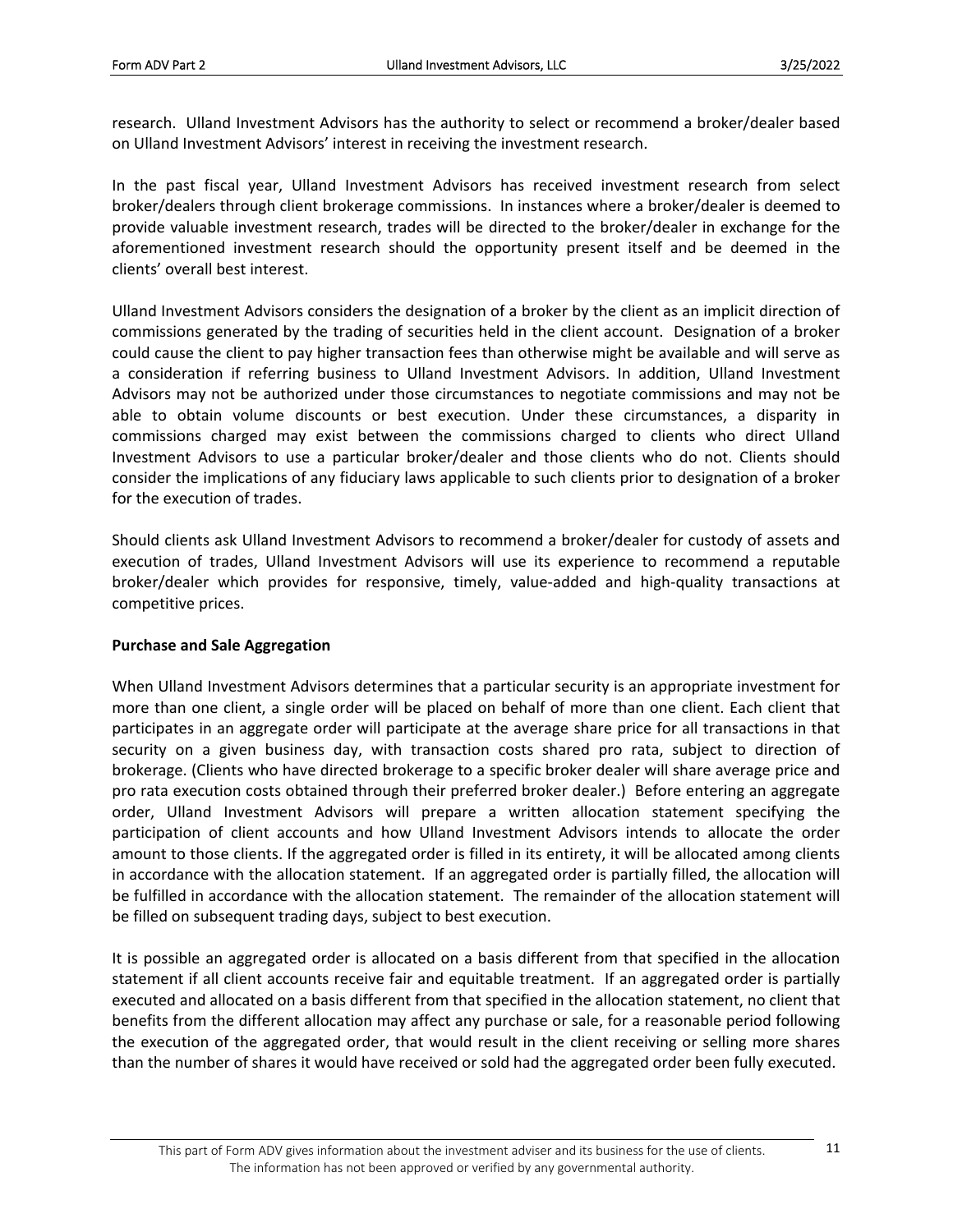Ulland Investment Advisors may at times allocate trades based on the amount of cash in client accounts as securities are bought and sold within a trading day based on portfolio strategy and liquidity levels.

Ulland Investment Advisors will receive no additional compensation of any kind as a result of order aggregation. Client advice and treatment will remain individual even in the situation of aggregated orders.

#### **Trade Errors**

Ulland Investment Advisors has a legal and fiduciary obligation to ensure that clients are not disadvantaged by trade errors in any way. A trade error is an error in the placement, execution or settlement of a client's trade. When a trade error occurs, we work with all relevant parties in the trading process to promptly correct the error while ensuring it does not disadvantage the client. Our policy is to restore the client account to the same net position it would have been in had the trading error not occurred. The correction of a trade error may generate a gain or a loss, which is ultimately isolated from the client's account. A trade error gain is not paid to Ulland Investment Advisors. Trading partners (i.e. counterparties) may place the gain in an error account and donate the gain to charity. In such cases, Ulland Investment Advisors does not benefit from the gains in the error account.

### **Item 13: Review of Accounts**

Ulland Investment Advisors will review accounts on an ongoing basis. Factors triggering a review include buy and sell disciplines such as weighting of a security in a portfolio, change in asset allocation, change in sector or security fundamentals, change in investment guidelines from the client, and other internal policy limitations. The President, James E. Ulland, assisted by appropriate staff members, performs account reviews and securities selection.

Clients of the firm will receive quarterly account reports including a list of all securities held in the custodian account, the market value of the securities at the date of the report, the approximate yield of the securities, and a message including market comments from James E. Ulland. Performance reviews are given including percentage gain or loss in the account value using a time-weighted calculation. Gain and loss status is provided between normal reporting periods when requested. Additional communication on client accounts is provided through periodic e‐mails, newsletters, personal meetings, and telephone calls.

### **Item 14: Client Referrals and Other Compensation**

Ulland Investment Advisors does not establish arrangements, oral or in writing, where it is paid cash by or receives some economic benefit (including commissions, equipment or non‐research services) from a non‐client in connection with giving advice to clients. Ulland Investment Advisors does not directly or indirectly compensate persons for client referrals.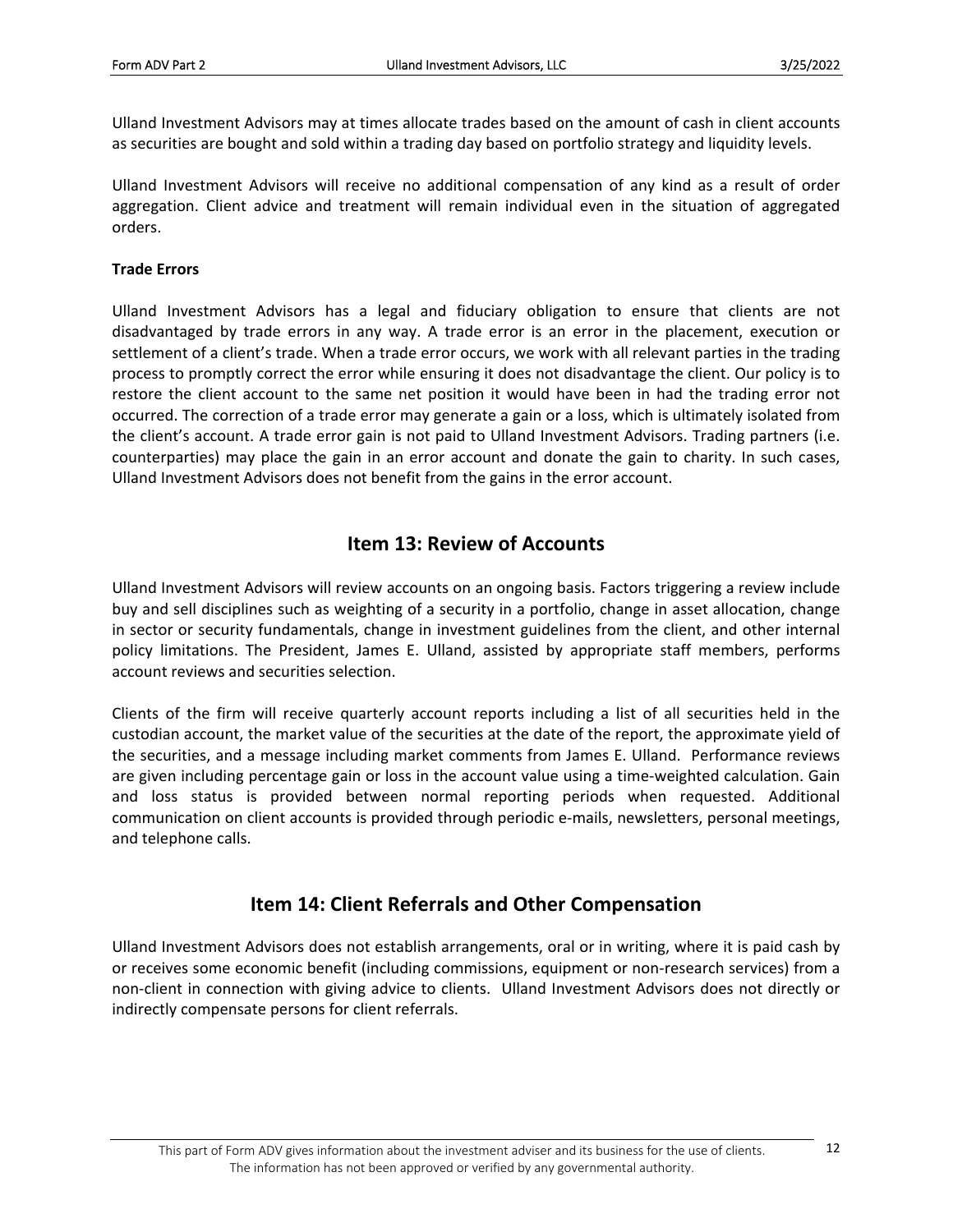## **Item 15: Custody**

Ulland Investment Advisors maintains custody of funds or securities in select client accounts which grant Ulland Investment Advisors the authority to disburse funds to third parties (according to the SEC's Custody Rule). For all client accounts, the client's qualified custodian will send monthly statements that the client should carefully review. As previously mentioned, Ulland Investment Advisors sends quarterly appraisals to each client at the end of each quarter. Clients are urged to compare the two statements.

### **Item 16: Investment Discretion**

Ulland Investment Advisors accepts discretionary authority to manage securities accounts on behalf of clients and provides investment supervisory services and management of investment advisory accounts. Ulland Investment Advisors also accepts non‐discretionary authority to provide investment supervisory services on behalf of clients. Ulland Investment Advisors imposes a minimum dollar value of assets or other conditions for starting or maintaining an account. Ulland Investment Advisors generally requires a minimum account size of \$500,000 but has the option to waive the required minimum in special circumstances.

To obtain discretionary authority, Ulland Investment Advisors must first gain approval from clients through the completion of Ulland Investment Advisors' Investment Advisory Agreement and broker/dealer client account forms, which give Ulland Investment Advisors limited powers of attorney to effect trades and draw management fees.

To provide investment supervisory services for non‐discretionary accounts, Ulland Investment Advisors must first gain approval from clients through the completion of Ulland Investment Advisors' Non‐ Discretionary Investment Advisor Agreement, which gives Ulland Investment Advisors the ability to provide investment supervisory services to the client and receive management fees but not the ability to effect trades nor draw management fees.

## **Item 17: Voting Client Securities**

Ulland Investment Advisors currently does not review proxy statements or vote proxies for securities held in client accounts. However, this service can be provided through individual negotiations. Clients also have the option to choose to receive proxies and other solicitations directly from their custodian. Clients can contact Ulland Investment Advisors with questions about particular solicitations.

### **Item 18: Financial Information**

Ulland Investment Advisors is not required to provide a balance sheet for the most recent fiscal year because the firm (1) does not maintain custody of client funds or securities, and (2) does not require prepayment of more than \$1,200 in fees per client six or more months in advance.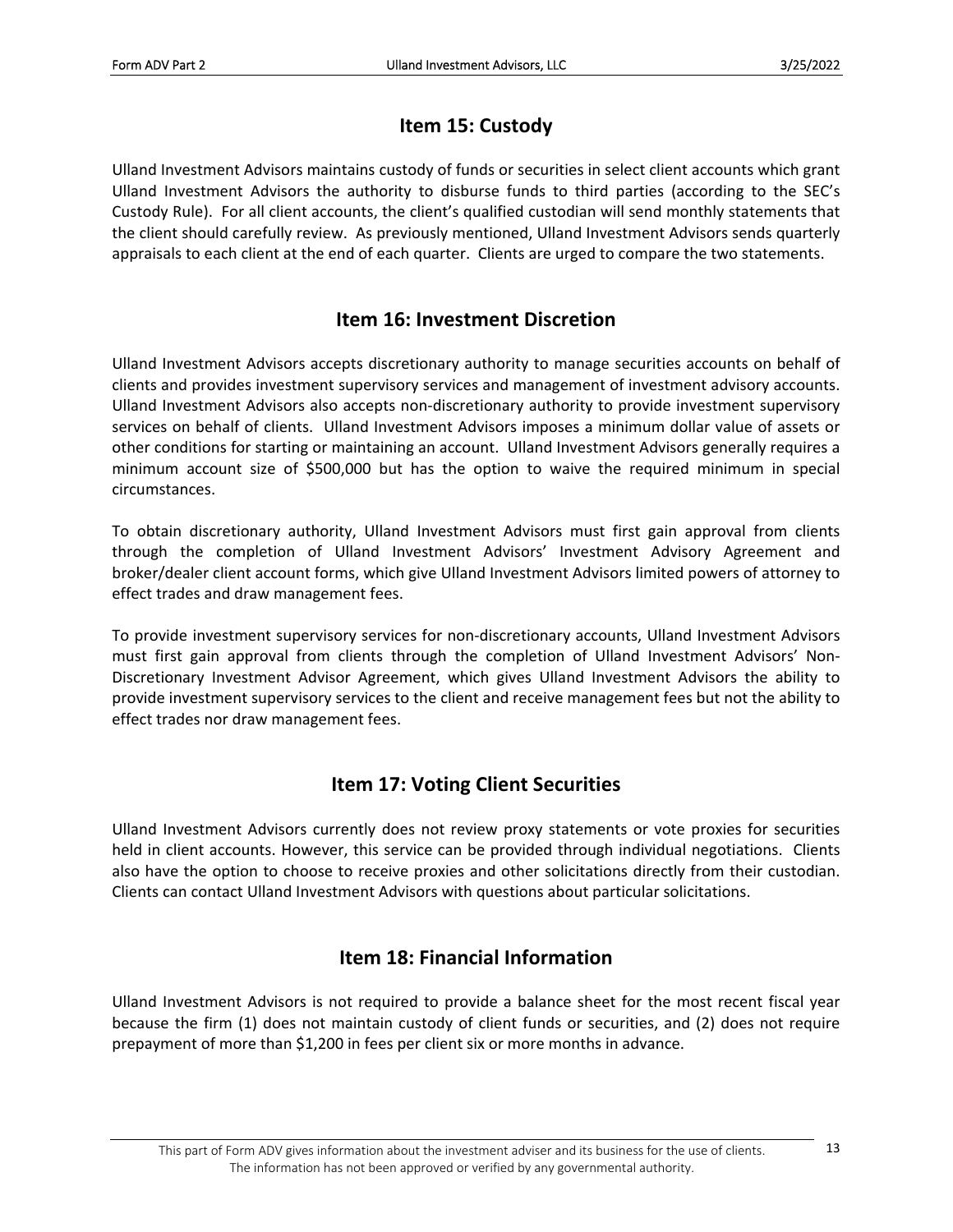## **Ulland Investment Advisors, LLC**

**4550 IDS Center 80 South 8th Street Minneapolis, MN 55402 Ph: 612.312.1400 Fx: 612.204.3464**

# **Form ADV Part 2B**

# **Client Brochure Supplement**

### **3/25/2022**

**This brochure supplement provides information about Ulland Investment Advisors' employees that supplements the Ulland Investment Advisors Form ADV Part 2. You should have received a copy of that brochure. Please contact James Skjong (612.312.1406) if you did not receive Ulland Investment Advisors' brochure or if you have any questions about the contents of this supplement.** 

The following information is related to James E. Ulland, Nathaniel J. Beebe, James R.G. Skjong and Jared P. Plotz who, as defined by Form ADV Part 2, are (1) a control person related to Ulland Investment Advisors, (2) an owner of at least 10% of a class of Ulland Investment Advisors' equity securities, (3) an officer, director, or partner at Ulland Investment Advisors, and (4) an individual who determines general client advice.

All firm personnel are monitored and supervised by one or more of the following: the firm's principal, James E. Ulland, and its Chief Compliance Officer, James R.G. Skjong. Supervision is ongoing and includes trade supervision, email monitoring, monitoring of personal trading, periodic performance evaluations, staff meetings and direct communications. The individuals in this report have no reportable disciplinary events to disclose.

Ulland Investment Advisors requires general standards of education and business experience for those employees involved in determining or giving investment advice to clients.

Persons hired by Ulland Investment Advisors to give investment advice are expected to have a strong academic and/or other professional background that relates to research, economics, financial analysis, corporate finance, or securities investing.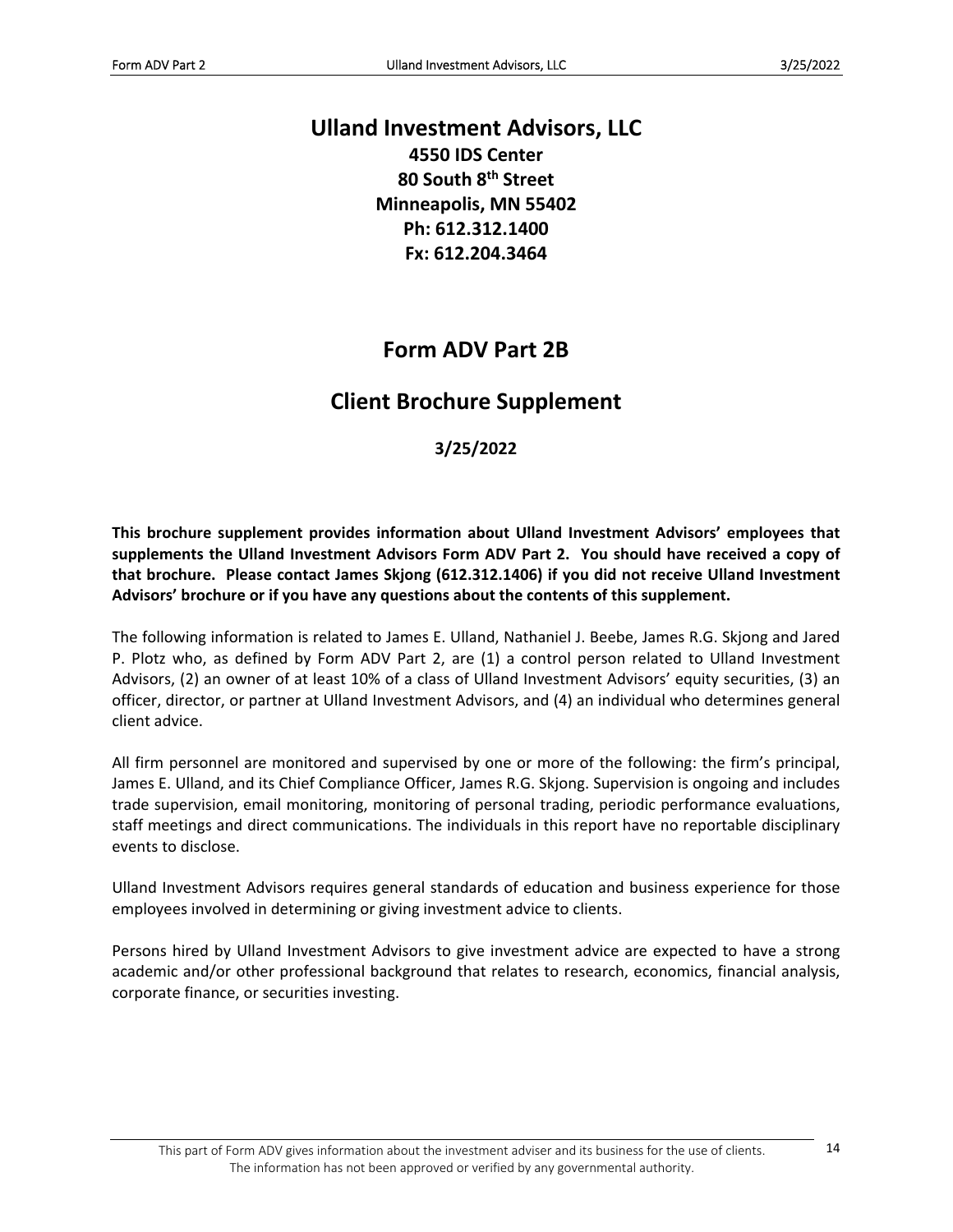| Name:                                  | James E. Ulland                                                                                                                                                             |
|----------------------------------------|-----------------------------------------------------------------------------------------------------------------------------------------------------------------------------|
| Year of Birth:                         | 1942                                                                                                                                                                        |
| Education:                             | Duluth East High School, Duluth, MN (1956 - 1960)                                                                                                                           |
|                                        | Carleton College, Northfield, MN (1960 - 1964)<br><b>Bachelor of Arts - Economics</b>                                                                                       |
|                                        | Wharton School of Finance, Philadelphia, PA (1964-1966)<br><b>MBA</b>                                                                                                       |
| <b>Business Background:</b>            | Ulland Investment Advisors, LLC - President (1997 to Current)                                                                                                               |
|                                        | Kopp Investment Advisors, Inc. - Executive Vice President (1/1996 to 10/1996)                                                                                               |
|                                        | Minnesota Department of Commerce - Commissioner - the state's primary regulator of<br>securities, banks and insurance companies (8/1993 to 12/1995)                         |
|                                        | Tokai Bank - Minneapolis Branch Manager (5/1990 to 6/1993)                                                                                                                  |
|                                        | First Bank (now U.S. Bank) - Vice President/Senior Vice President (11/1984 to 3/1990)                                                                                       |
| Examinations/                          | Professional Designations: NASD Series 65 (Uniform Investment Advisor Law Exam) passed 5/3/1996                                                                             |
|                                        | SECO/NASD Series 2 (Non-Member General Securities Exam) passed 3/20/1996                                                                                                    |
| Disciplinary Information: None         |                                                                                                                                                                             |
| <b>Other Business Activities: None</b> |                                                                                                                                                                             |
| <b>Additional Compensation: None</b>   |                                                                                                                                                                             |
| Supervision:                           | James Ulland is the President & CEO of Ulland Investment Advisors and is supervised by<br>James R.G. Skjong pursuant to Ulland Investment Advisors' policies and procedures |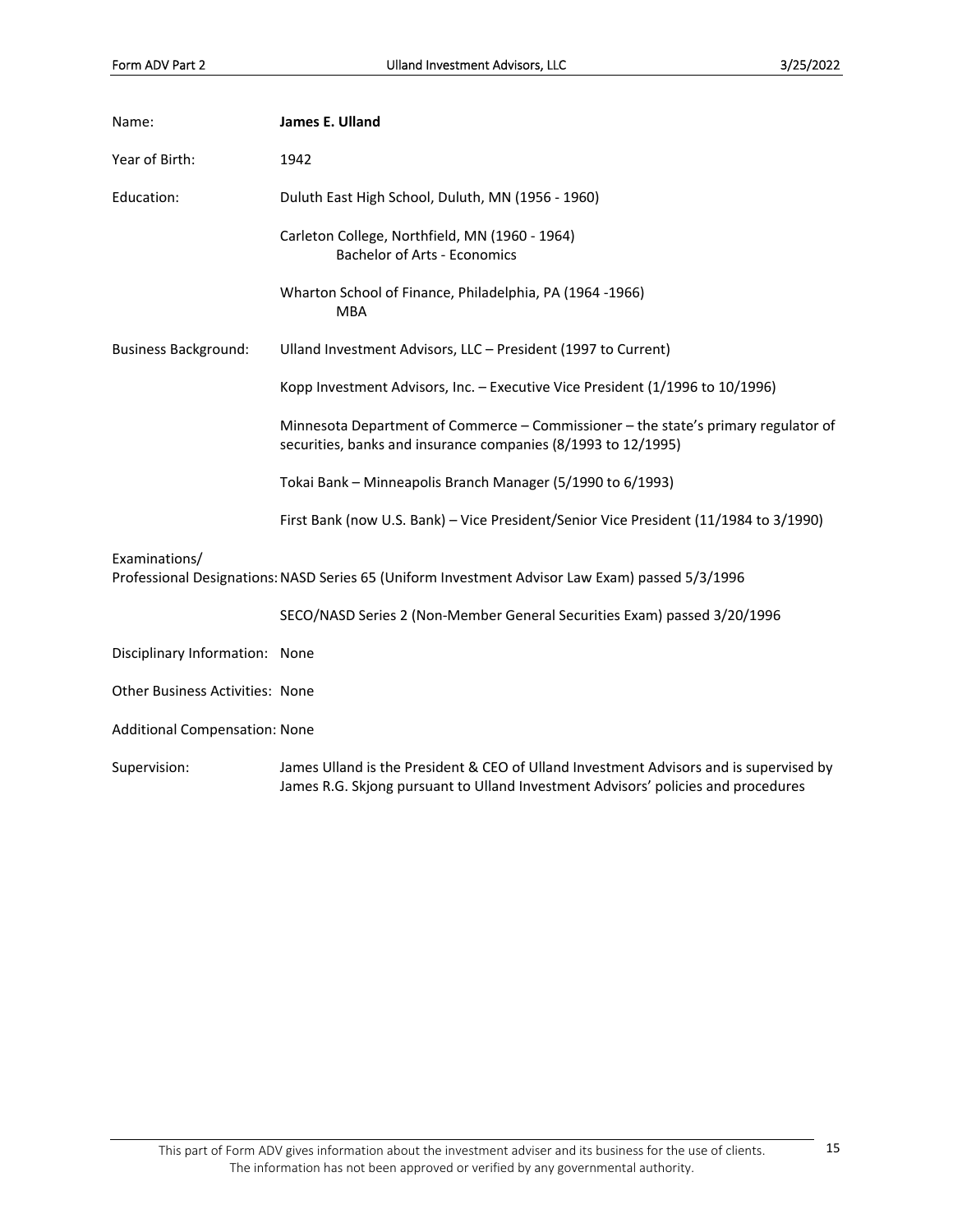| Name:                                  | <b>Nathaniel J. Beebe</b>                                                                                  |
|----------------------------------------|------------------------------------------------------------------------------------------------------------|
| Year of Birth:                         | 1983                                                                                                       |
| Education:                             | Brainerd High School, Brainerd, MN (1999 - 2002)                                                           |
|                                        | Carleton College, Northfield, MN (2002 - 2006)<br><b>Bachelor of Arts - Economics</b>                      |
| <b>Business Background:</b>            | Ulland Investment Advisors, LLC - Portfolio Manager (6/2017 to Current)                                    |
|                                        | Ulland Investment Advisors, LLC - Director of Client Service (8/2011 to 6/2017)                            |
|                                        | Ulland Investment Advisors, LLC - Director of Research (5/2008 to 8/2011)                                  |
|                                        | Ulland Investment Advisors, LLC - Equity Analyst (7/2006 to 5/2008)                                        |
| Examinations/                          | Professional Designations: NASD Series 65 (Uniform Investment Advisor Law Exam) passed November 2011       |
|                                        | CFA Charterholder August 2014                                                                              |
| Disciplinary Information: None         |                                                                                                            |
| <b>Other Business Activities: None</b> |                                                                                                            |
| <b>Additional Compensation: None</b>   |                                                                                                            |
| Supervision:                           | Nat Beebe is supervised by James Ulland pursuant to Ulland Investment Advisors'<br>policies and procedures |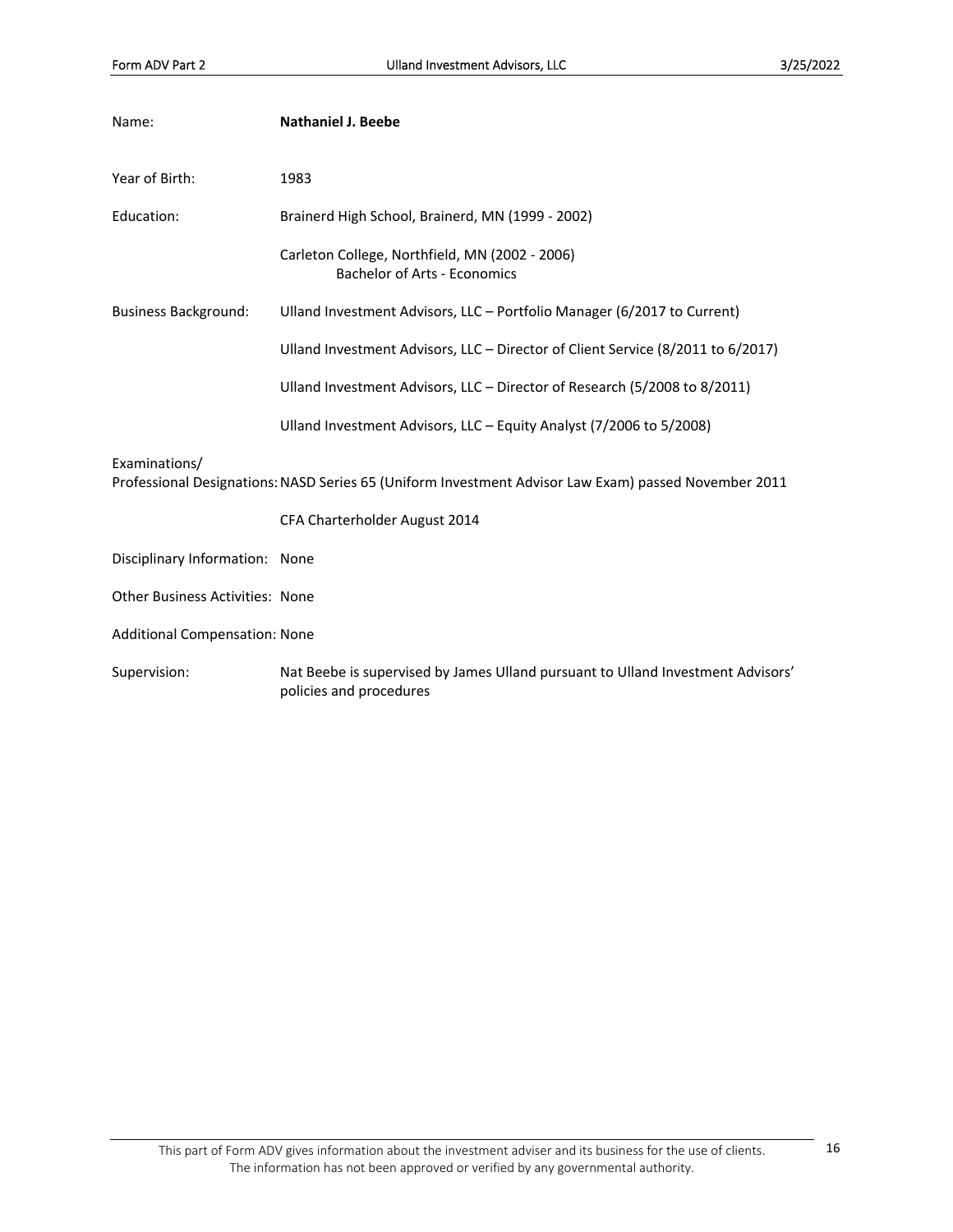| Name:                                  | James R.G. Skjong                                                                                             |
|----------------------------------------|---------------------------------------------------------------------------------------------------------------|
| Year of Birth:                         | 1977                                                                                                          |
| Education:                             | Russell Tyler Ruthton High School, Tyler, MN (1992 - 1996)                                                    |
|                                        | Carleton College, Northfield, MN (1996 - 2000)<br>Bachelor of Arts - International Relations                  |
| <b>Business Background:</b>            | Ulland Investment Advisors, LLC – Director of Trading, Compliance and Operations<br>(2/2005 to Current)       |
|                                        | American Express - Mutual Funds Group Marketing/Communications Specialist<br>(12/2002 to 11/2004)             |
|                                        | Ulland Investment Advisors, LLC – Research Analyst (12/2000 to 6/2002)                                        |
| Examinations/                          | Professional Designations: NASD Series 65 (Uniform Investment Advisor Law Exam) passed December 2005          |
| Disciplinary Information: None         |                                                                                                               |
| <b>Other Business Activities: None</b> |                                                                                                               |
| <b>Additional Compensation: None</b>   |                                                                                                               |
| Supervision:                           | James Skjong is supervised by James Ulland pursuant to Ulland Investment Advisors'<br>policies and procedures |